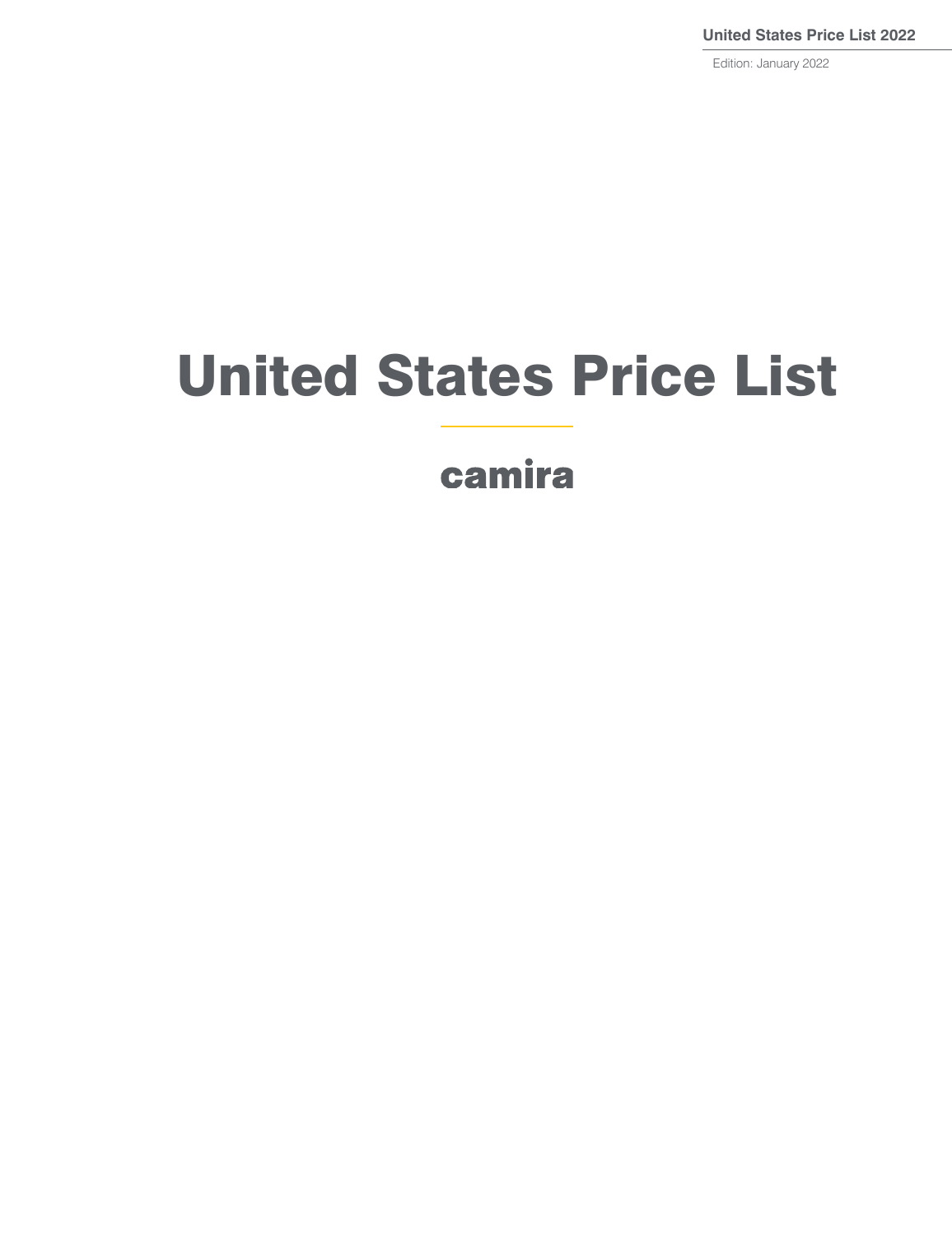## Products

All upholstery fabrics meet California Technical Bulletin 117-2013 and NFPA 260 & UFAC Class 1 flammability certificates

| Product                       | $$/y$ ard | Composition                                                                       | Minimum<br>Inches | Guarantee | Upholstery   | Vertical     | Drapery                           | High<br>Performance<br>Fabric | UL 723       |
|-------------------------------|-----------|-----------------------------------------------------------------------------------|-------------------|-----------|--------------|--------------|-----------------------------------|-------------------------------|--------------|
| <b>24/7 Flax</b>              | 48.00     | 54% Nylon, 35% Pure New Wool, 11% Flax                                            | 54                | 10        | $\checkmark$ |              |                                   |                               |              |
| <b>Aquarius</b>               | 37.00     | 100% Pure New Wool                                                                | 54                | 10        | $\checkmark$ |              |                                   |                               |              |
| Armadillo*                    | 62.00     | 79% Wool, 11% Nylon, 10% Flax                                                     | 54                | 10        | $\checkmark$ |              |                                   |                               |              |
| <b>Blazer</b>                 | 49.00     | 100% Pure New Wool                                                                | 54                | 10        | $\checkmark$ | $\checkmark$ | $\checkmark$<br>with<br>treatment |                               |              |
| <b>Blazer Lite</b>            | 40.00     | 100% Pure New Wool                                                                | 66                | 10        |              | $\checkmark$ | ✓<br>with<br>treatment            |                               |              |
| Canopy                        | 28.00     | 100% Polyester                                                                    | 54                | 10        | $\checkmark$ |              |                                   |                               |              |
| <b>Carlow</b>                 | 15.00     | 100% Polypropylene                                                                | 66                | 10        |              | $\checkmark$ |                                   |                               |              |
| Code*                         | 62.00     | 85% Pure New Wool, 15% Nylon                                                      | 54                | 10        | $\checkmark$ |              |                                   |                               |              |
| <b>Craggan Flax</b>           | 65.00     | 85% Wool, 10% Flax, 5% Nylon                                                      | 54                | 10        | $\checkmark$ |              |                                   |                               |              |
| <b>Dolly</b>                  | 75.00     | Face: 100% Wool Pile<br>Backing: 100% Polyester with Acrylic backcoat             | 59                | 5         | $\checkmark$ |              |                                   |                               |              |
| Ebb                           | 27.00     | Face: ≥99% PVC, ≤1% PU<br>Backing: 100% Hi-Loft Polyester                         | 54                | 5         | $\checkmark$ |              |                                   | $\checkmark$                  |              |
| Era                           | 21.00     | 100% Polyester                                                                    | 54                | 10        | $\checkmark$ | $\checkmark$ |                                   |                               | ✓            |
| <b>Era 66</b>                 | 25.00     | 100% Polyester                                                                    | 66                | 10        | $\checkmark$ | $\checkmark$ |                                   |                               | ✓            |
| Gravity                       | 23.00     | 76% Virgin Polyester, 18% Post-industrial Polyester,<br>6% Closed Loop Polyester  | 54                | 10        | $\checkmark$ |              |                                   |                               |              |
| <b>Halcyon Aspen</b>          | 42.00     | 100% Polyester with TriOnyx backcoat                                              | 54                | 10        | $\checkmark$ |              |                                   | $\checkmark$                  |              |
| <b>Halcyon Blossom</b>        | 42.00     | 100% Polyester with TriOnyx backcoat                                              | 54                | 10        | $\checkmark$ |              |                                   | $\checkmark$                  |              |
| <b>Halcyon Cedar</b>          | 42.00     | 100% Polyester with TriOnyx backcoat                                              | 54                | 10        | $\checkmark$ |              |                                   | $\checkmark$                  |              |
| Hebden**                      | 55.00     | 60% Pure New Wool, 40% Hemp                                                       | 54                | 10        | $\checkmark$ |              |                                   |                               |              |
| Hemp                          | 51.00     | 60% Pure New Wool, 40% Hemp                                                       | 54                | 10        | $\checkmark$ |              |                                   |                               |              |
| <b>Honeycomb</b>              | 34.00     | 100% Post consumer Recycled Polyester                                             | 54                | 10        | $\checkmark$ |              |                                   |                               |              |
| Individuo*                    | 49.00     | 95% Pure New Wool, 5% Nylon                                                       | 54                | 10        | $\checkmark$ |              |                                   |                               |              |
| <b>Kork</b>                   | 68.00     | Face: 93% Cork, 7% PU<br>Backing: 55% PU, 29.5% Polyester, 15.5% Cotton           | 54                | 5         |              | $\checkmark$ |                                   |                               |              |
| Kyoto                         | 39.00     | 90% Wool, 10% Nylon                                                               | 54                | 10        | $\checkmark$ | $\checkmark$ |                                   |                               |              |
| <b>Landscape Balance</b>      | 53.00     | 95% Pure New Wool, 5% Nylon                                                       | 54                | 10        | ✓            | $\checkmark$ |                                   |                               |              |
| <b>Landscape Contact</b>      | 53.00     | 95% Pure New Wool, 5% Nylon                                                       | 54                | 10        | $\checkmark$ | $\checkmark$ |                                   |                               |              |
| Lucia                         | 24.00     | 100% Recycled Polyester                                                           | 66                | 10        |              | $\checkmark$ |                                   |                               | ✓            |
| <b>Main Line Flax</b>         | 43.00     | 75% Pure New Wool, 25% Flax                                                       | 54                | 10        | $\checkmark$ | $\checkmark$ |                                   |                               |              |
| <b>Main Line Flax Stripe*</b> | 43.00     | 75% Pure New Wool, 25% Flax                                                       | 54                | 10        | $\checkmark$ | $\checkmark$ |                                   |                               |              |
| <b>Manhattan</b>              | 23.00     | 100% Recycled Polyester                                                           | 54                | 10        | $\checkmark$ | $\checkmark$ |                                   |                               |              |
| Nettle Aztec*                 | 63.00     | 83% Pure New Wool, 17% Nettle fiber                                               | 54                | 10        | $\checkmark$ |              |                                   |                               |              |
| <b>Nexus</b>                  | 29.00     | 100% Polyester                                                                    | 68                | 10        | $\checkmark$ | $\checkmark$ |                                   |                               |              |
| <b>Oceanic</b>                | 32.00     | 100% post-consumer recycled polyester, including 50%<br>SEAQUAL yarn              | 54                | 10        | $\checkmark$ | $\checkmark$ |                                   |                               |              |
| Oxygen*                       | 35.00     | 90% Pure New Wool, 10% Nylon                                                      | 54                | 10        | $\checkmark$ |              |                                   |                               |              |
| Patina                        | 34.00     | 69% Pure New Wool, 18.5% Flax, 8% Nylon,<br>4.5% Viscose                          | 54                | 10        | $\checkmark$ | $\checkmark$ |                                   |                               |              |
| Port                          | 25.00     | Face: ≥99% PVC, ≤1% PU<br>Backing: 100% Polyester                                 | 54                | 5         | $\checkmark$ |              |                                   |                               |              |
| Quest                         | 24.00     | 100% post-consumer recycled polyester, including 75%<br>SEAQUAL <sup>®</sup> YARN | 54                | 10        | $\checkmark$ | $\checkmark$ |                                   |                               |              |
| Racer*                        | 22.00     | 100% Polyester                                                                    | 66                | 10        |              | $\checkmark$ |                                   |                               |              |
| Regent                        | 49.00     | 100% Flame Retardant Polyester                                                    | 54                | 5         | $\checkmark$ |              | $\checkmark$                      |                               |              |
| Rivet                         | 24.00     | 100% Recycled Polyester                                                           | 54                | 10        | $\checkmark$ | $\checkmark$ |                                   |                               | $\checkmark$ |
| <b>Silk</b>                   | 58.00     | 70% Pure New Wool, 19% Flax, 11% Silk                                             | 54                | 10        | $\checkmark$ | $\checkmark$ |                                   |                               |              |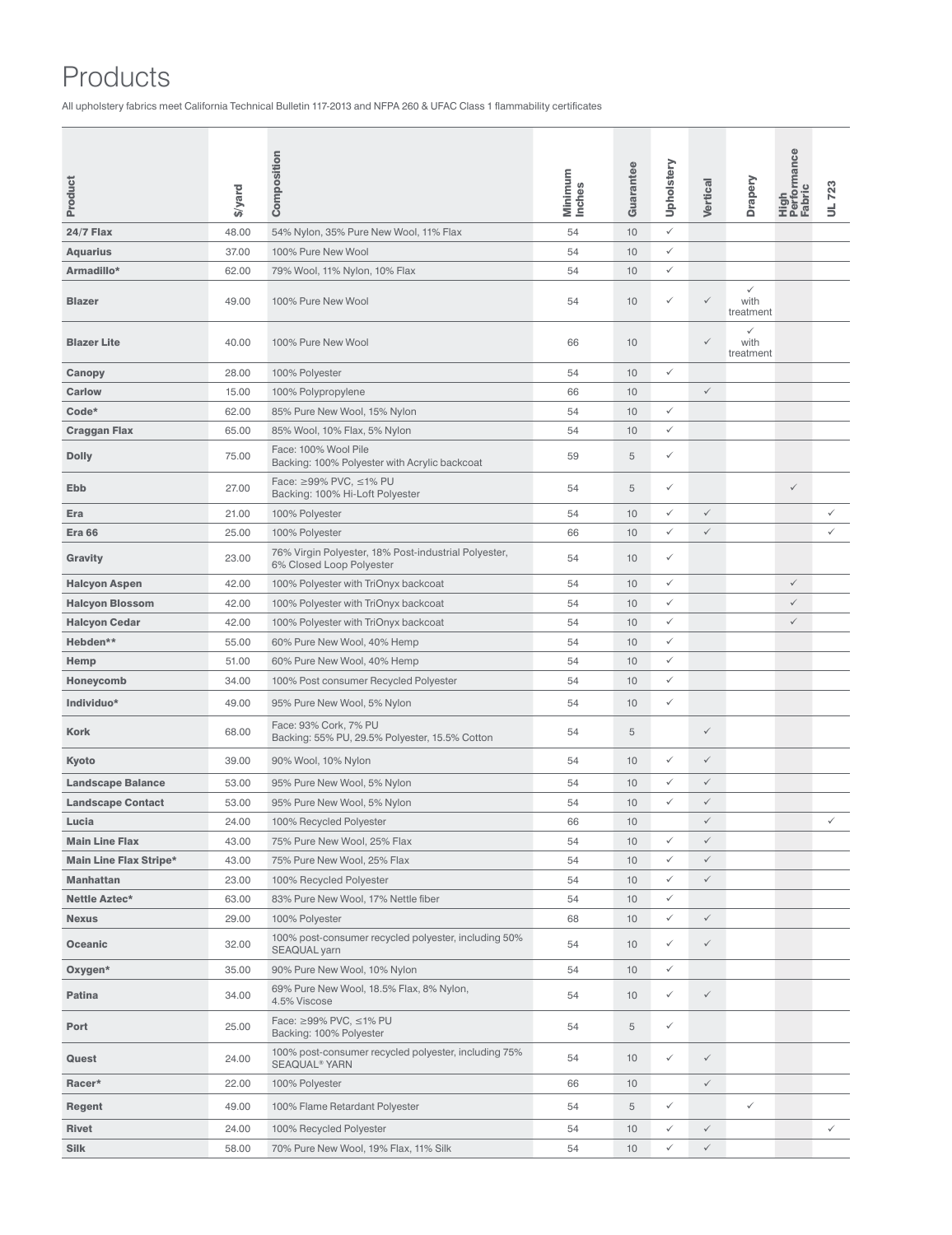| \$/yard       | Composition                                                                    | Minimum<br>Inches                   | Guarantee | Upholstery   | Vertical     | Drapery                           | High<br>Performance<br>Fabric | 723<br>$\overline{a}$ |
|---------------|--------------------------------------------------------------------------------|-------------------------------------|-----------|--------------|--------------|-----------------------------------|-------------------------------|-----------------------|
| 27.00         | FHR: 72% Polyester, 18% Nylon, 10% Viscose<br>FHU: 57% Polyester, 43% Nylon    | 67                                  | 5         |              | $\checkmark$ |                                   |                               |                       |
| 33.00         | SJR: 72% Polyester, 18% Nylon, 10% Viscose<br>SJE: 57% Polyester, 43% Nylon    | 67<br>(61 inches<br>usable pattern) | 5         |              | $\checkmark$ |                                   |                               |                       |
| 24.00         | 100% Polyester                                                                 | 59                                  | 10        | $\checkmark$ |              |                                   |                               |                       |
| 33.00         | 90% Wool, 10% Nylon                                                            | 54                                  | 10        | $\checkmark$ | $\checkmark$ |                                   |                               |                       |
| 46.00         | 95% Pure New Wool, 5% Nylon                                                    | 54                                  | 10        | $\checkmark$ | $\checkmark$ | $\checkmark$<br>with<br>treatment |                               |                       |
| 50.00         | 95% Pure New Wool, 5% Nylon                                                    | 66                                  | 10        | $\checkmark$ | $\checkmark$ | ✓<br>with<br>treatment            |                               |                       |
| 60.00         | 95% Pure New Wool, 5% Nylon, with a Polyester and<br>Polyurethane foam backing | 65                                  | 5         | $\checkmark$ | $\checkmark$ |                                   |                               |                       |
| 60.00         | 95% Pure New Wool, 5% Nylon, with a Polyester and<br>Polyurethane foam backing | 65                                  | 5         | $\checkmark$ | $\checkmark$ |                                   |                               |                       |
| 60.00         | 95% Pure New Wool, 5% Nylon, with a Polyester and<br>Polyurethane foam backing | 65                                  | 5         | $\checkmark$ | $\checkmark$ |                                   |                               |                       |
| 40.00         | 100% Polyester                                                                 | 56                                  | 5         | $\checkmark$ |              |                                   |                               |                       |
| 45.00         | 100% Trevira CS® Polyester                                                     | 54                                  | 10        | $\checkmark$ |              |                                   |                               |                       |
| 13.00 sq ft ^ | 100% Leather                                                                   | Hide                                | 5         | $\checkmark$ |              |                                   |                               |                       |
| 58.00         | 95% Wool, 3% Polyester, 2% Nylon                                               | 54                                  | 10        | ✓            |              |                                   |                               |                       |
| 49.00         | 83% Pure New Wool, 17% Nylon                                                   | 54                                  | 10        | ✓            |              |                                   |                               |                       |
|               |                                                                                |                                     |           |              |              |                                   |                               |                       |

^Vintage is a Bull Hide Leather and is sold by the hide which ranges from 55-60 sq ft per hide

### Special finishes

Please note that the stated technical performance of a fabric may be affected by the post treatment applied. The technical parameters outlined in our internal specifications provide a guide to fabric performance and is tested by Camira without a post treatment. We therefore recommend that customers conduct their own testing on the final finished components, including but not limited to flammability performance, in the intended format for end installation.

There is a 5 yards minimum order quantity per colorway and a potential working gain or loss of 10% in finished length unless otherwise indicated. Please allow 10 working days for the above treatments. We are unable to accept cancellation for orders where a post treatment has been requested. With the addition of any post treatment or backing the technical performance, the shade of the product may be altered. Please contact our customer services department for further information.

| <b>Application</b>                                    | <b>Treatment</b>                                                                 | $$$ /yard | <b>Minimum Charge</b><br>s |
|-------------------------------------------------------|----------------------------------------------------------------------------------|-----------|----------------------------|
| Alta <sup>™</sup>                                     | Alta <sup>™</sup> (Stain Repellent)                                              | 5.00      | 150.00                     |
| Alta™ Workplace / Guest<br><b>Room Seating</b>        | Alta <sup>™</sup> + Backing (Stain Repellent + Acrylic Backing)                  | 8.00      | 150.00                     |
| Alta <sup>™</sup> Food and Beverage<br><b>Seating</b> | Alta™ + Moisture Barrier (Stain Repellent + Durablock <sup>®</sup> )             | 8.00      | 150.00                     |
| Alta <sup>™</sup> Healthcare Seating                  | Alta™ + Moisture Barrier + Antimicrobial (Stain Repellent + Durablock® + BioAM®) | 10.00     | 150.00                     |
| Alta <sup>™</sup> Spa Seating                         | Alta <sup>™</sup> + Antimicrobial (Stain Repellent + BioAM <sup>®</sup> )        | 8.00      | 150.00                     |
| Alta <sup>™</sup> Nightclub Seating                   | Alta™ + Stiletto (Stain Repellent + Puncture Resistant Barrier)                  | 20.00     | 275.00                     |
| Alta <sup>™</sup> Residential Seating                 | Alta™ + Knitbacking (Stain Repellent + Polyester Woven Knit Backing)             | 8.00      | 150.00                     |
| Alta <sup>™</sup> Drapery                             | Alta™ (Stain Repellent + NFPA Code Compliance** Testing may be required)         | 5.00      | 150.00                     |
|                                                       | Light Acrylic Backing                                                            | 5.00      | 150.00                     |
|                                                       | Heavy Acrylic Backing                                                            | 5.00      | 150.00                     |
|                                                       | Polyester Knit Backing                                                           | 5.00      | 150.00                     |
|                                                       | Camira StaySafe                                                                  | 5.00      |                            |

\*Phasing out. Please contact Customer Services for more information.

\*\*MOQ & lead times apply. Please contact Customer Services for more information.